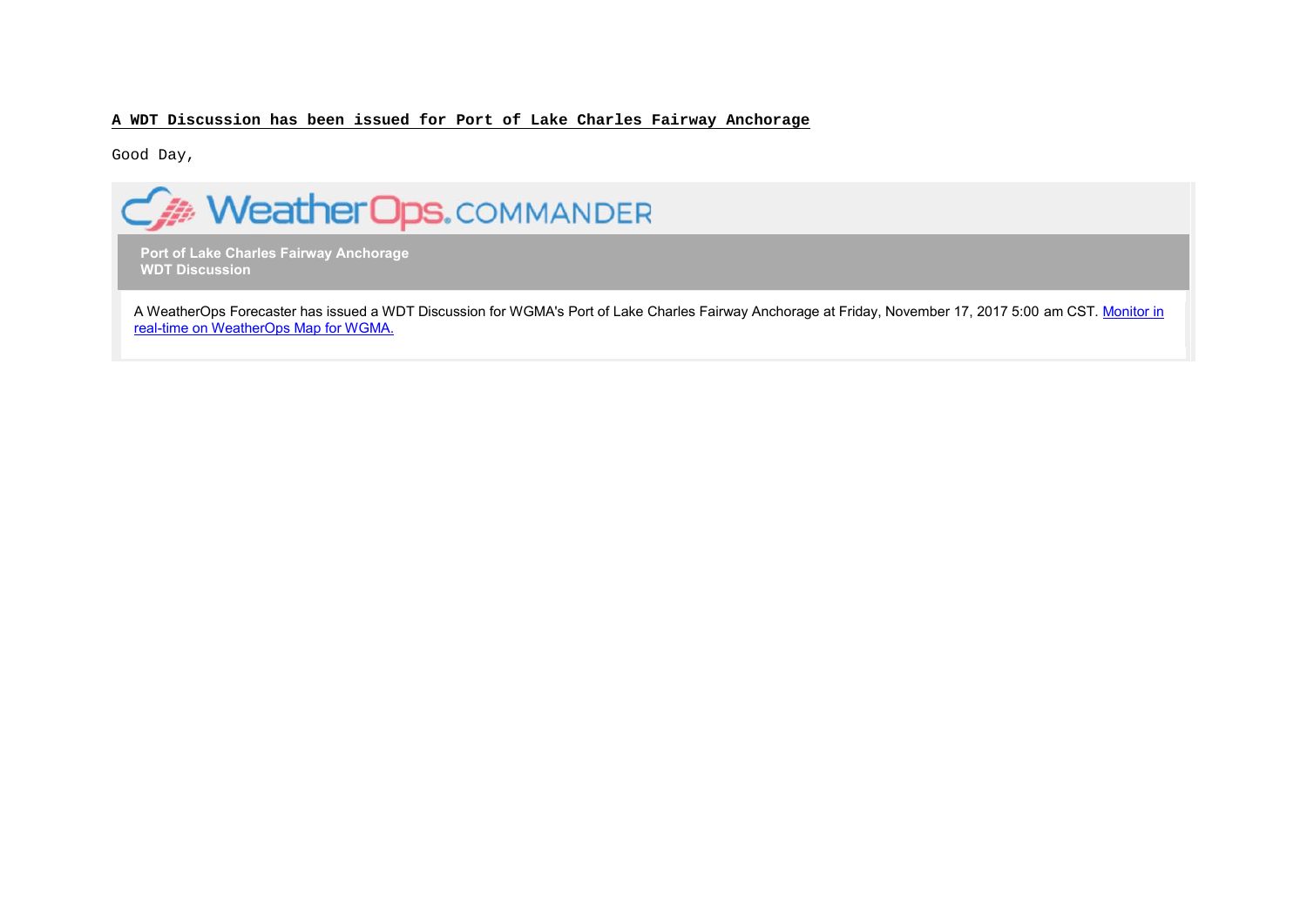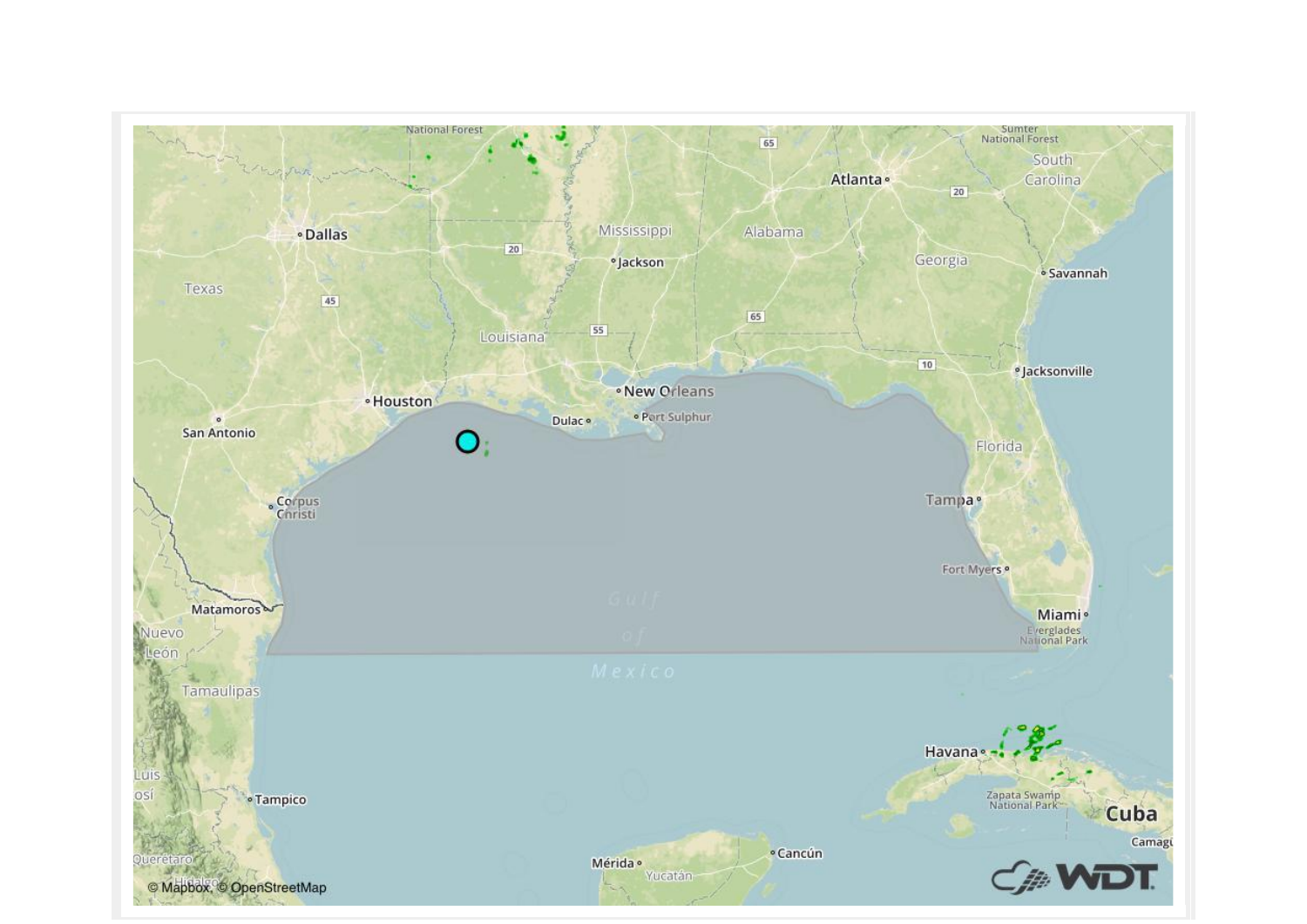## **Gulf of Mexico Synopsis - November 17, 2017**

The primary weather concern for the Gulf will be a strong cold front that is forecast to impact the entire basin this weekend. Southerly winds will increase Saturday morning ahead of the approaching front and will shift out of the southwest prior to frontal passage. Model guidance is in general agreement that the front will reach the western Gulf around 0000 UTC Sunday and push through the basin by Sunday afternoon. A Significant Wind Shift is likely, as winds will shift abruptly out of the north to north-northeast at near-gale strength accompanied by widespread rough seas. Gusty showers may be possible along the front, and the potential exists for 50+ knot wind gusts. There are currently WDT Marine Watches active outlining in detail the primary impacts associated with the front. Winds will steadily turn and weaken out of the east by mid Monday morning as a high pressure builds across the eastern CONUS.

ECMWF surface winds, sea-level pressure, and 6-hour precipitation valid 1200 UTC November 17: http://metgen-images.aws.wdtinc.com.s3.amazonaws.com/images/ehres/gom/2017111700/tp/2017111700\_f12\_gom\_tp.gif

ECMWF surface winds, sea-level pressure, and 6-hour precipitation valid 1200 UTC November 18: http://metgen-images.aws.wdtinc.com.s3.amazonaws.com/images/ehres/gom/2017111700/tp/2017111700\_f36\_gom\_tp.gif

ECMWF surface winds, sea-level pressure, and 6-hour precipitation valid 1200 UTC November 19: http://metgen-images.aws.wdtinc.com.s3.amazonaws.com/images/ehres/gom/2017111700/tp/2017111700\_f60\_gom\_tp.gif

## **A WDT Discussion has been issued for Galveston Anchorage**

Good Day,



**Galveston Anchorage WDT Discussion**

A WeatherOps Forecaster has issued a WDT Discussion for WGMA's Galveston Anchorage at Friday, November 17, 2017 5:00 am CST. Monitor in real-time on WeatherOps Map for WGMA.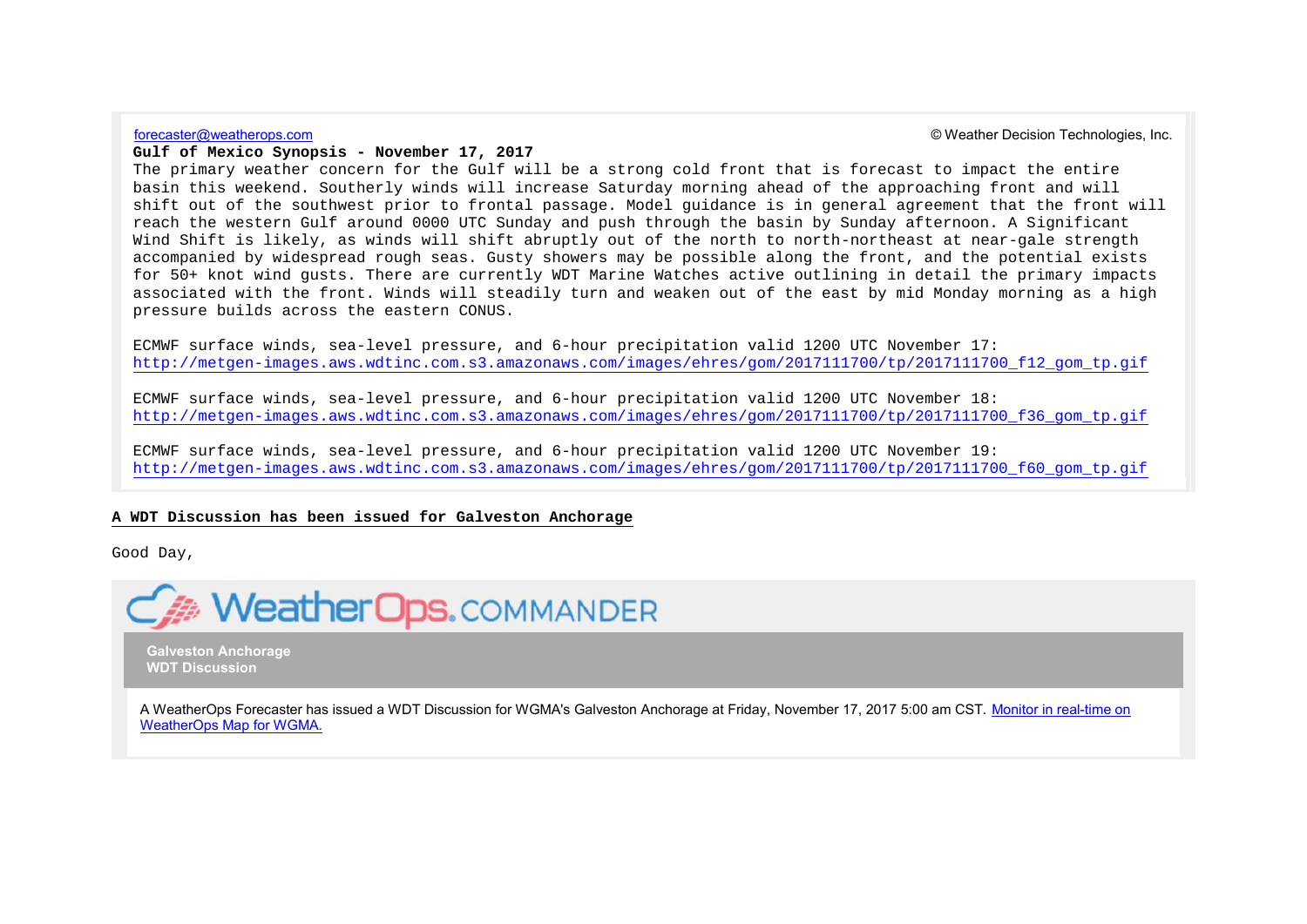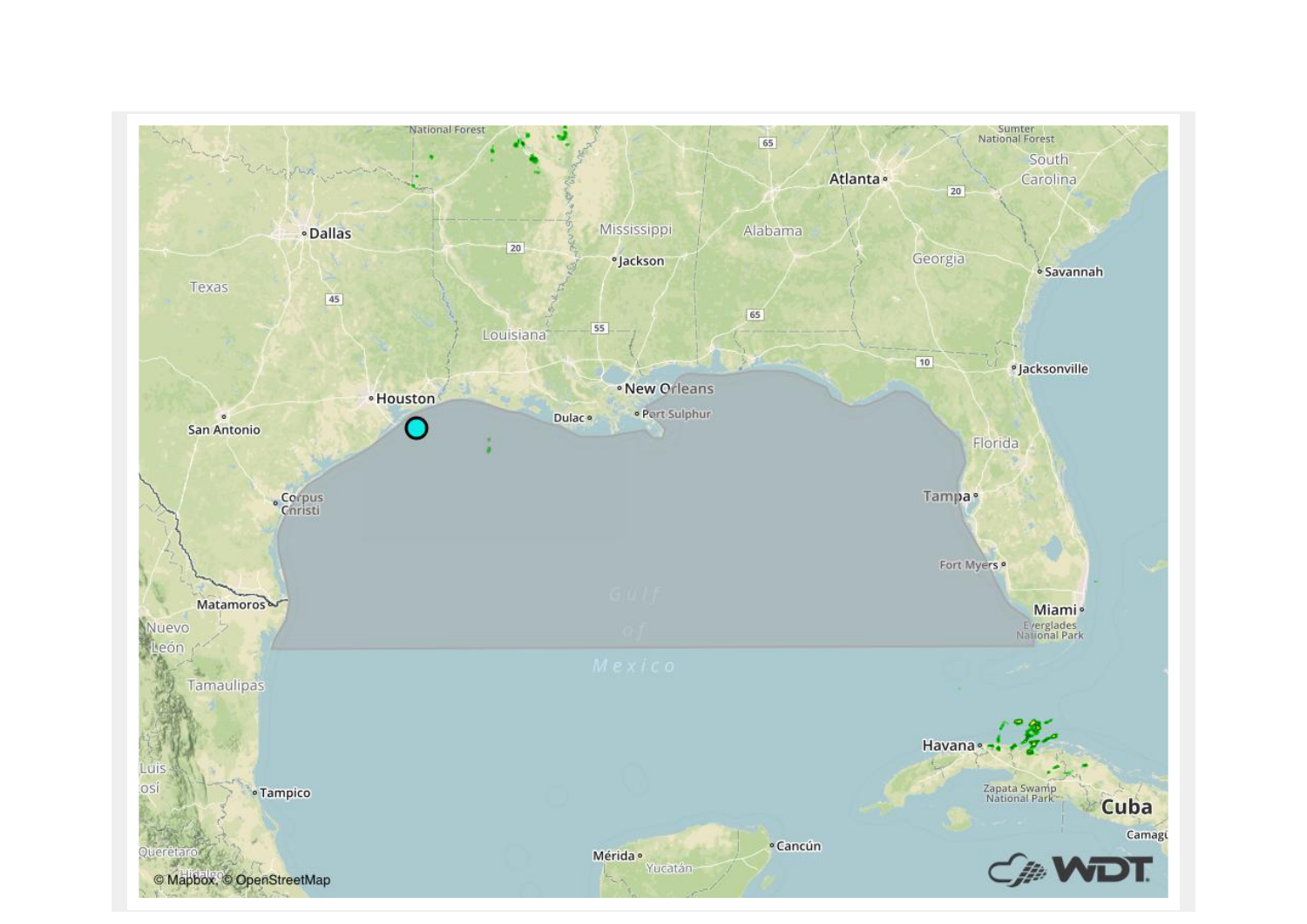## **Gulf of Mexico Synopsis - November 17, 2017**

The primary weather concern for the Gulf will be a strong cold front that is forecast to impact the entire basin this weekend. Southerly winds will increase Saturday morning ahead of the approaching front and will shift out of the southwest prior to frontal passage. Model guidance is in general agreement that the front will reach the western Gulf around 0000 UTC Sunday and push through the basin by Sunday afternoon. A Significant Wind Shift is likely, as winds will shift abruptly out of the north to north-northeast at neargale strength accompanied by widespread rough seas. Gusty showers may be possible along the front, and the potential exists for 50+ knot wind gusts. There are currently WDT Marine Watches active outlining in detail the primary impacts associated with the front. Winds will steadily turn and weaken out of the east by mid Monday morning as a high pressure builds across the eastern CONUS.

ECMWF surface winds, sea-level pressure, and 6-hour precipitation valid 1200 UTC November 17: http://metgen-images.aws.wdtinc.com.s3.amazonaws.com/images/ehres/gom/2017111700/tp/2017111700\_f12\_gom\_tp.gif

ECMWF surface winds, sea-level pressure, and 6-hour precipitation valid 1200 UTC November 18: http://metgen-images.aws.wdtinc.com.s3.amazonaws.com/images/ehres/gom/2017111700/tp/2017111700\_f36\_gom\_tp.gif

ECMWF surface winds, sea-level pressure, and 6-hour precipitation valid 1200 UTC November 19: http://metgen-images.aws.wdtinc.com.s3.amazonaws.com/images/ehres/gom/2017111700/tp/2017111700\_f60\_gom\_tp.gif

## **A WDT Discussion has been issued for Port of Mobile Fairway Anchorage**

Good Day,



**Port of Mobile Fairway Anchorage WDT Discussion**

A WeatherOps Forecaster has issued a WDT Discussion for WGMA's Port of Mobile Fairway Anchorage at Friday, November 17, 2017 5:00 am CST. Monitor in realtime on WeatherOps Map for WGMA.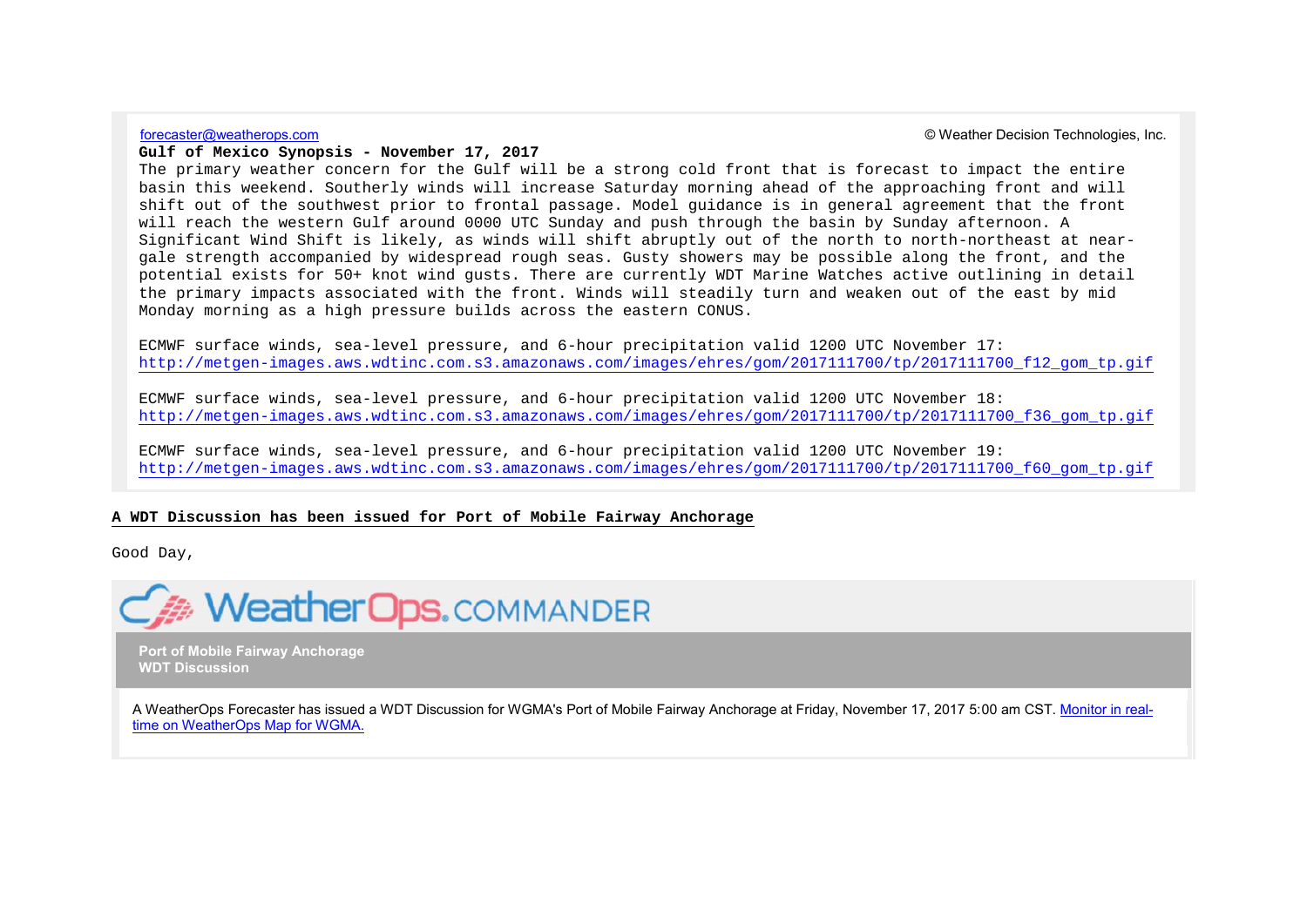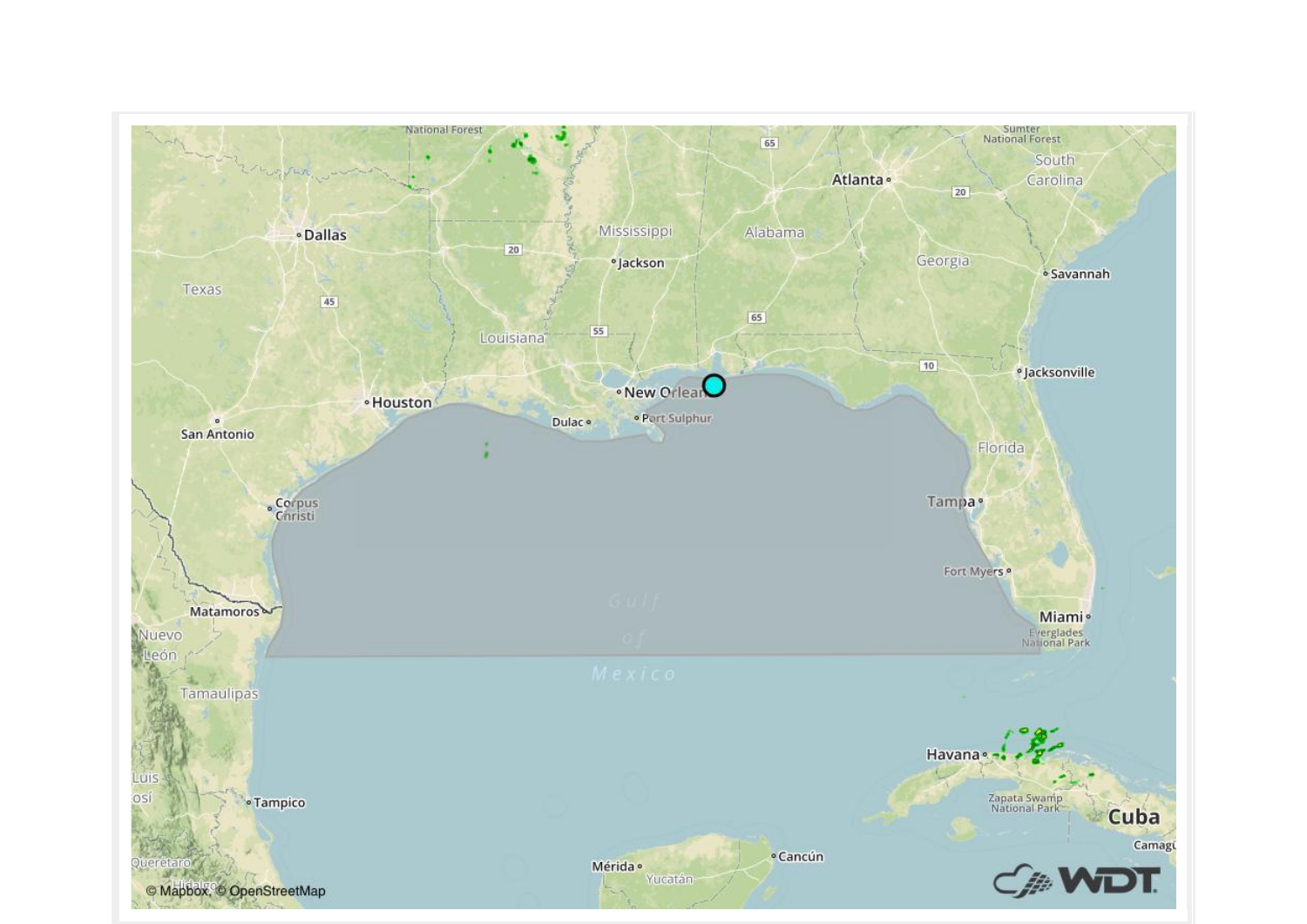### **Gulf of Mexico Synopsis - November 17, 2017**

The primary weather concern for the Gulf will be a strong cold front that is forecast to impact the entire basin this weekend. Southerly winds will increase Saturday morning ahead of the approaching front and will shift out of the southwest prior to frontal passage. Model guidance is in general agreement that the front will reach the western Gulf around 0000 UTC Sunday and push through the basin by Sunday afternoon. A Significant Wind Shift is likely, as winds will shift abruptly out of the north to north-northeast at near-gale strength accompanied by widespread rough seas. Gusty showers may be possible along the front, and the potential exists for 50+ knot wind gusts. There are currently WDT Marine Watches active outlining in detail the primary impacts associated with the front. Winds will steadily turn and weaken out of the east by mid Monday morning as a high pressure builds across the eastern CONUS.

ECMWF surface winds, sea-level pressure, and 6-hour precipitation valid 1200 UTC November 17: http://metgen-images.aws.wdtinc.com.s3.amazonaws.com/images/ehres/gom/2017111700/tp/2017111700\_f12\_gom\_tp.gif

ECMWF surface winds, sea-level pressure, and 6-hour precipitation valid 1200 UTC November 18: http://metgen-images.aws.wdtinc.com.s3.amazonaws.com/images/ehres/gom/2017111700/tp/2017111700\_f36\_gom\_tp.gif

ECMWF surface winds, sea-level pressure, and 6-hour precipitation valid 1200 UTC November 19: http://metgen-images.aws.wdtinc.com.s3.amazonaws.com/images/ehres/gom/2017111700/tp/2017111700\_f60\_gom\_tp.gif

## **A WDT Discussion has been issued for Port of Freeport Fairway Anchorage**

Good Day,



**Port of Freeport Fairway Anchorage WDT Discussion**

A WeatherOps Forecaster has issued a WDT Discussion for WGMA's Port of Freeport Fairway Anchorage at Friday, November 17, 2017 5:00 am CST, Monitor in realtime on WeatherOps Map for WGMA.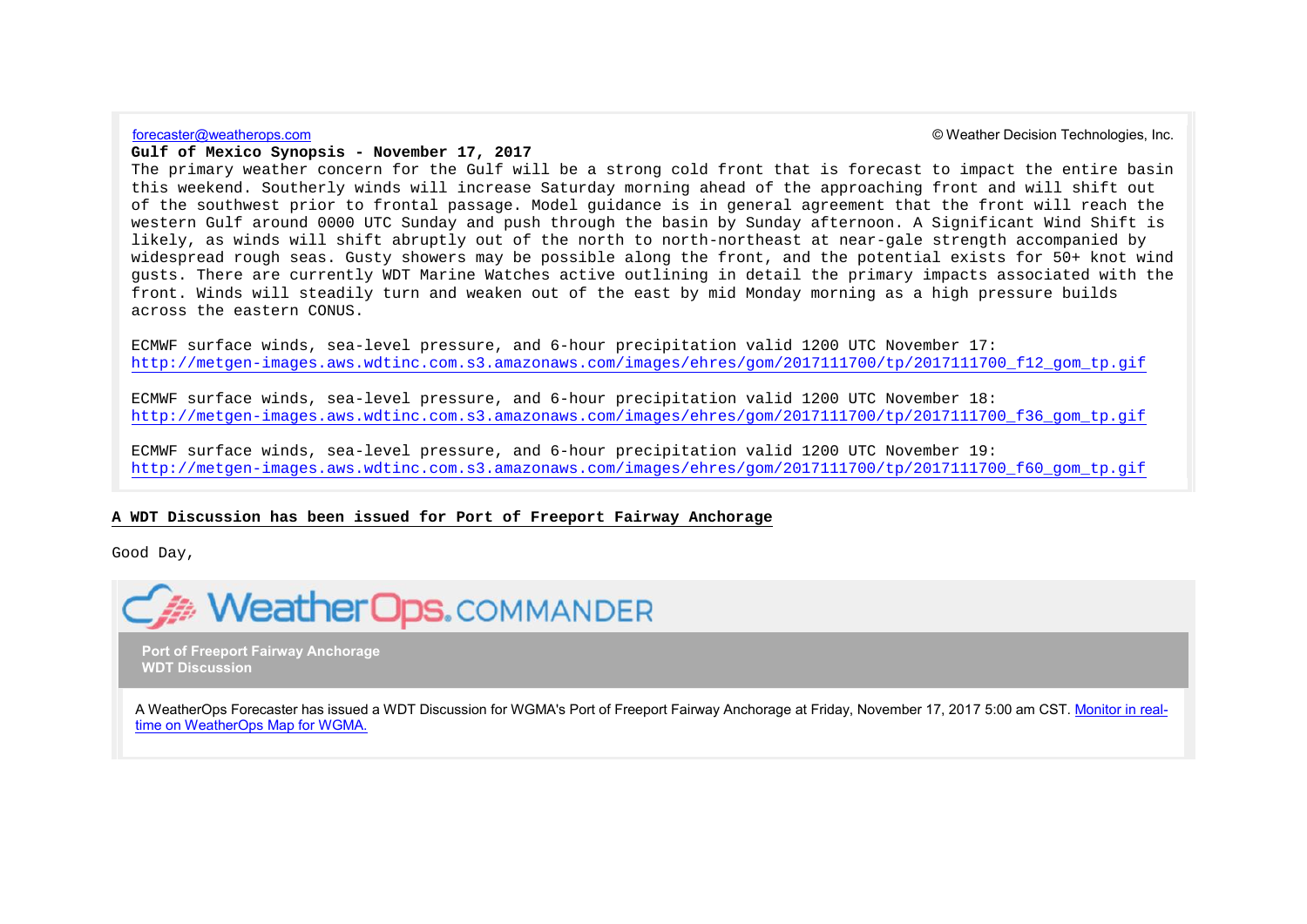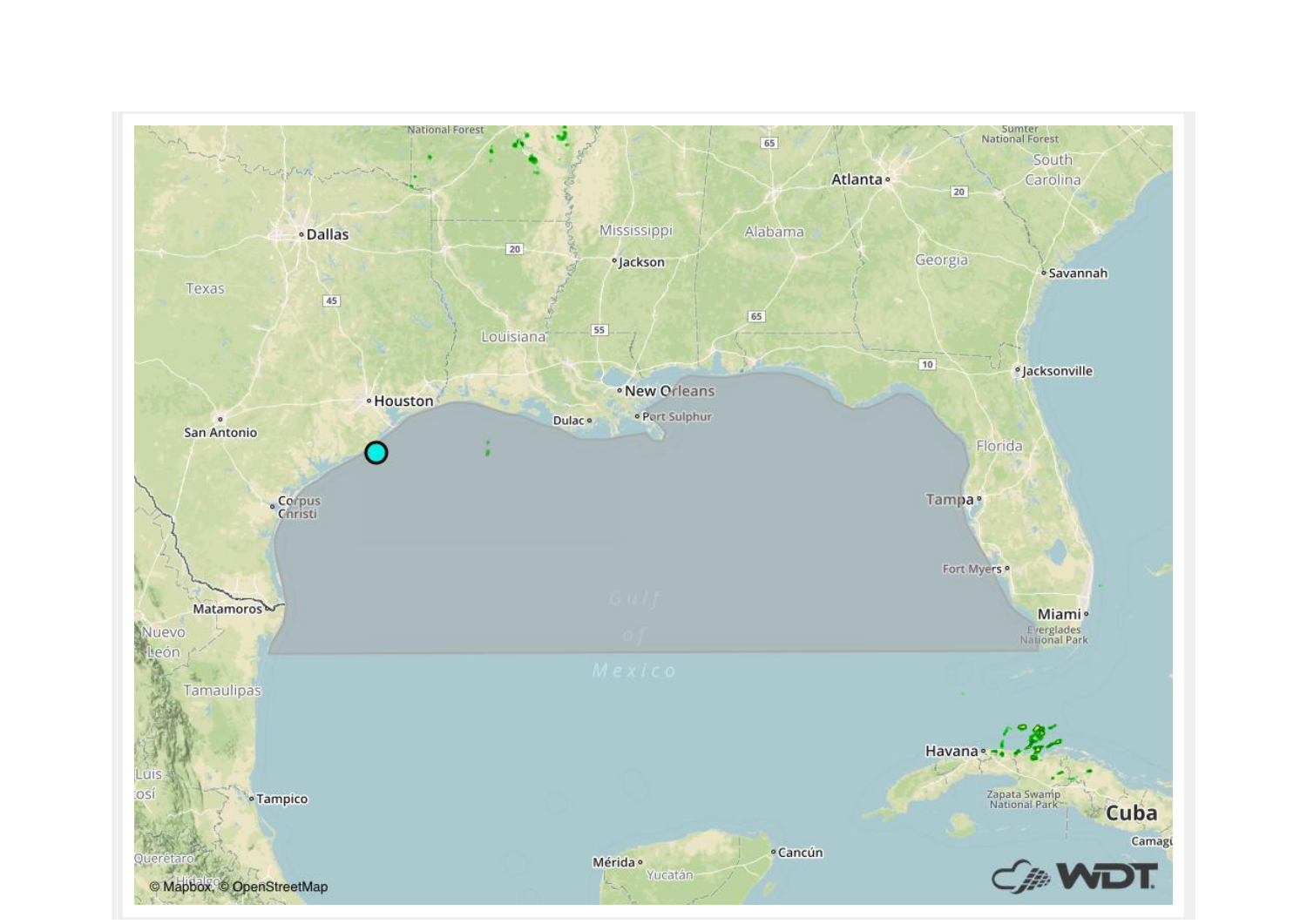## **Gulf of Mexico Synopsis - November 17, 2017**

The primary weather concern for the Gulf will be a strong cold front that is forecast to impact the entire basin this weekend. Southerly winds will increase Saturday morning ahead of the approaching front and will shift out of the southwest prior to frontal passage. Model guidance is in general agreement that the front will reach the western Gulf around 0000 UTC Sunday and push through the basin by Sunday afternoon. A Significant Wind Shift is likely, as winds will shift abruptly out of the north to north-northeast at near-gale strength accompanied by widespread rough seas. Gusty showers may be possible along the front, and the potential exists for 50+ knot wind gusts. There are currently WDT Marine Watches active outlining in detail the primary impacts associated with the front. Winds will steadily turn and weaken out of the east by mid Monday morning as a high pressure builds across the eastern CONUS.

ECMWF surface winds, sea-level pressure, and 6-hour precipitation valid 1200 UTC November 17: http://metgen-images.aws.wdtinc.com.s3.amazonaws.com/images/ehres/gom/2017111700/tp/2017111700\_f12\_gom\_tp.gif

ECMWF surface winds, sea-level pressure, and 6-hour precipitation valid 1200 UTC November 18: http://metgen-images.aws.wdtinc.com.s3.amazonaws.com/images/ehres/gom/2017111700/tp/2017111700\_f36\_gom\_tp.gif

ECMWF surface winds, sea-level pressure, and 6-hour precipitation valid 1200 UTC November 19: http://metgen-images.aws.wdtinc.com.s3.amazonaws.com/images/ehres/gom/2017111700/tp/2017111700\_f60\_gom\_tp.gif

## **A WDT Discussion has been issued for Port of Corpus Christi Fairway Anchorage**

Good Day,



**Port of Corpus Christi Fairway Anchorage WDT Discussion**

A WeatherOps Forecaster has issued a WDT Discussion for WGMA's Port of Corpus Christi Fairway Anchorage at Friday, November 17, 2017 5:00 am CST. Monitor in real-time on WeatherOps Map for WGMA.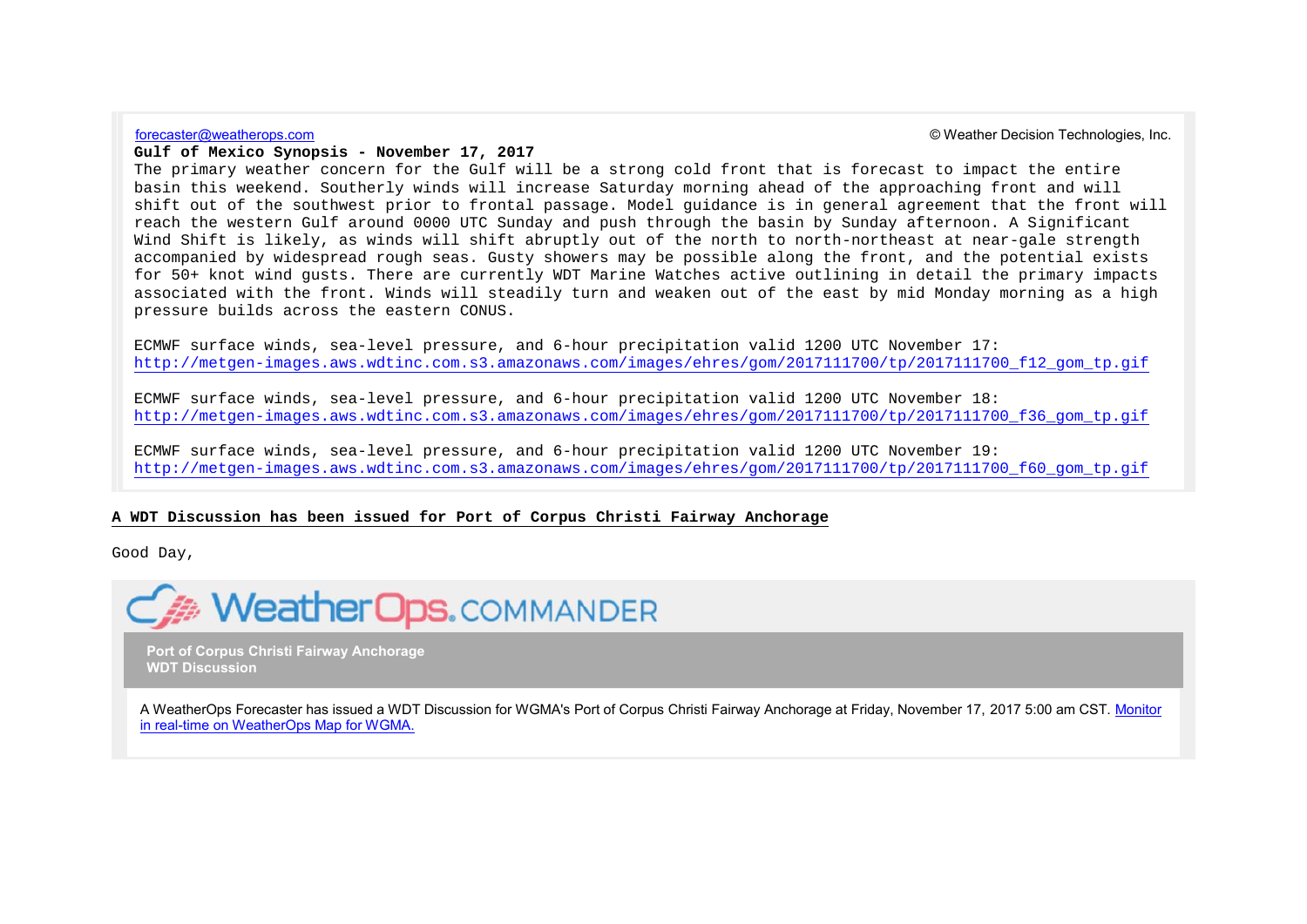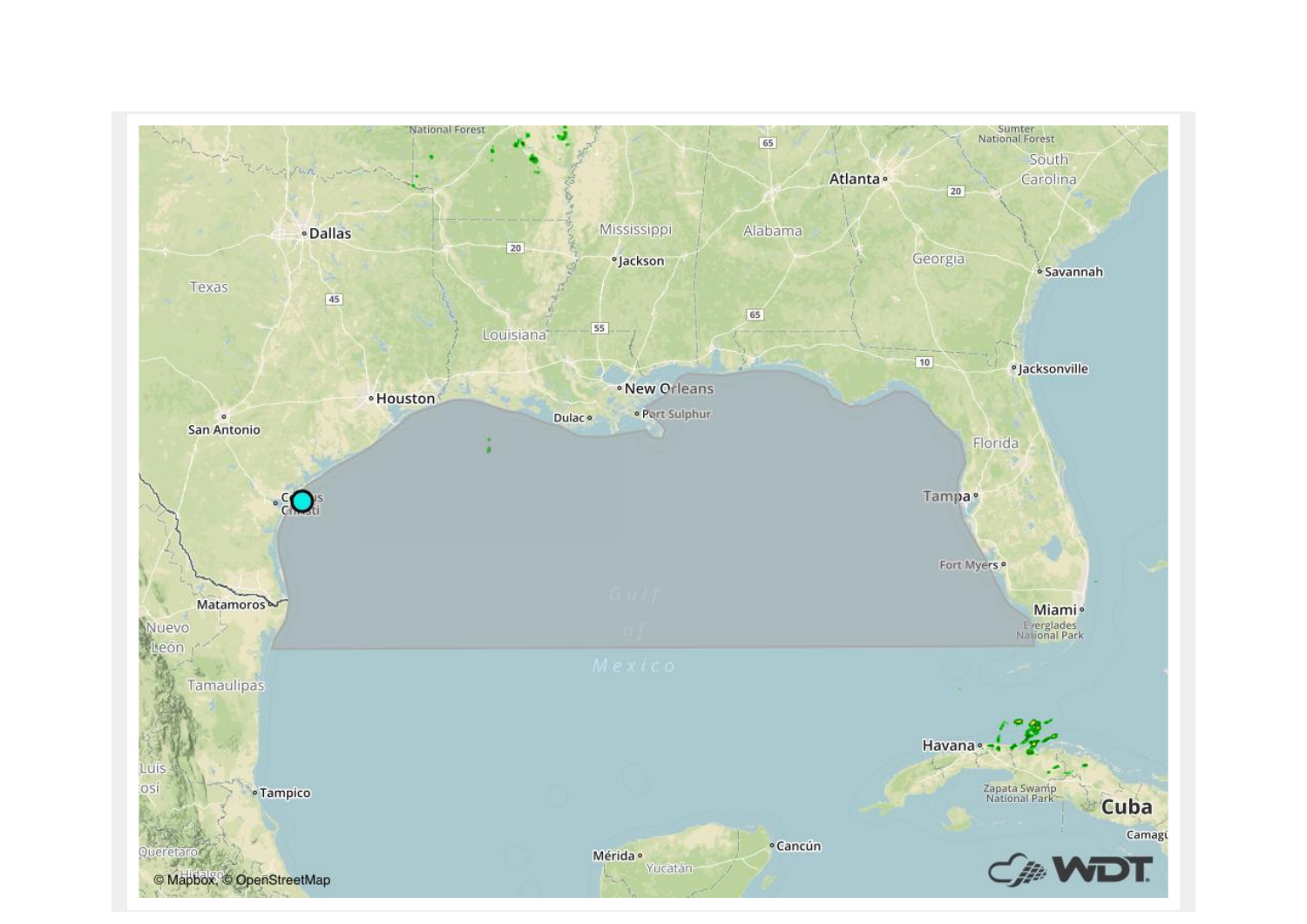## **Gulf of Mexico Synopsis - November 17, 2017**

The primary weather concern for the Gulf will be a strong cold front that is forecast to impact the entire basin this weekend. Southerly winds will increase Saturday morning ahead of the approaching front and will shift out of the southwest prior to frontal passage. Model guidance is in general agreement that the front will reach the western Gulf around 0000 UTC Sunday and push through the basin by Sunday afternoon. A Significant Wind Shift is likely, as winds will shift abruptly out of the north to north-northeast at neargale strength accompanied by widespread rough seas. Gusty showers may be possible along the front, and the potential exists for 50+ knot wind gusts. There are currently WDT Marine Watches active outlining in detail the primary impacts associated with the front. Winds will steadily turn and weaken out of the east by mid Monday morning as a high pressure builds across the eastern CONUS.

ECMWF surface winds, sea-level pressure, and 6-hour precipitation valid 1200 UTC November 17: http://metgen-images.aws.wdtinc.com.s3.amazonaws.com/images/ehres/gom/2017111700/tp/2017111700\_f12\_gom\_tp.gif

ECMWF surface winds, sea-level pressure, and 6-hour precipitation valid 1200 UTC November 18: http://metgen-images.aws.wdtinc.com.s3.amazonaws.com/images/ehres/gom/2017111700/tp/2017111700\_f36\_gom\_tp.gif

ECMWF surface winds, sea-level pressure, and 6-hour precipitation valid 1200 UTC November 19: http://metgen-images.aws.wdtinc.com.s3.amazonaws.com/images/ehres/gom/2017111700/tp/2017111700\_f60\_gom\_tp.gif

## **A WDT Discussion has been issued for Port of Brownsville Fairway Anchorage**

Good Day,



**Port of Brownsville Fairway Anchorage WDT Discussion**

A WeatherOps Forecaster has issued a WDT Discussion for WGMA's Port of Brownsville Fairway Anchorage at Friday, November 17, 2017 5:00 am CST. Monitor in real-time on WeatherOps Map for WGMA.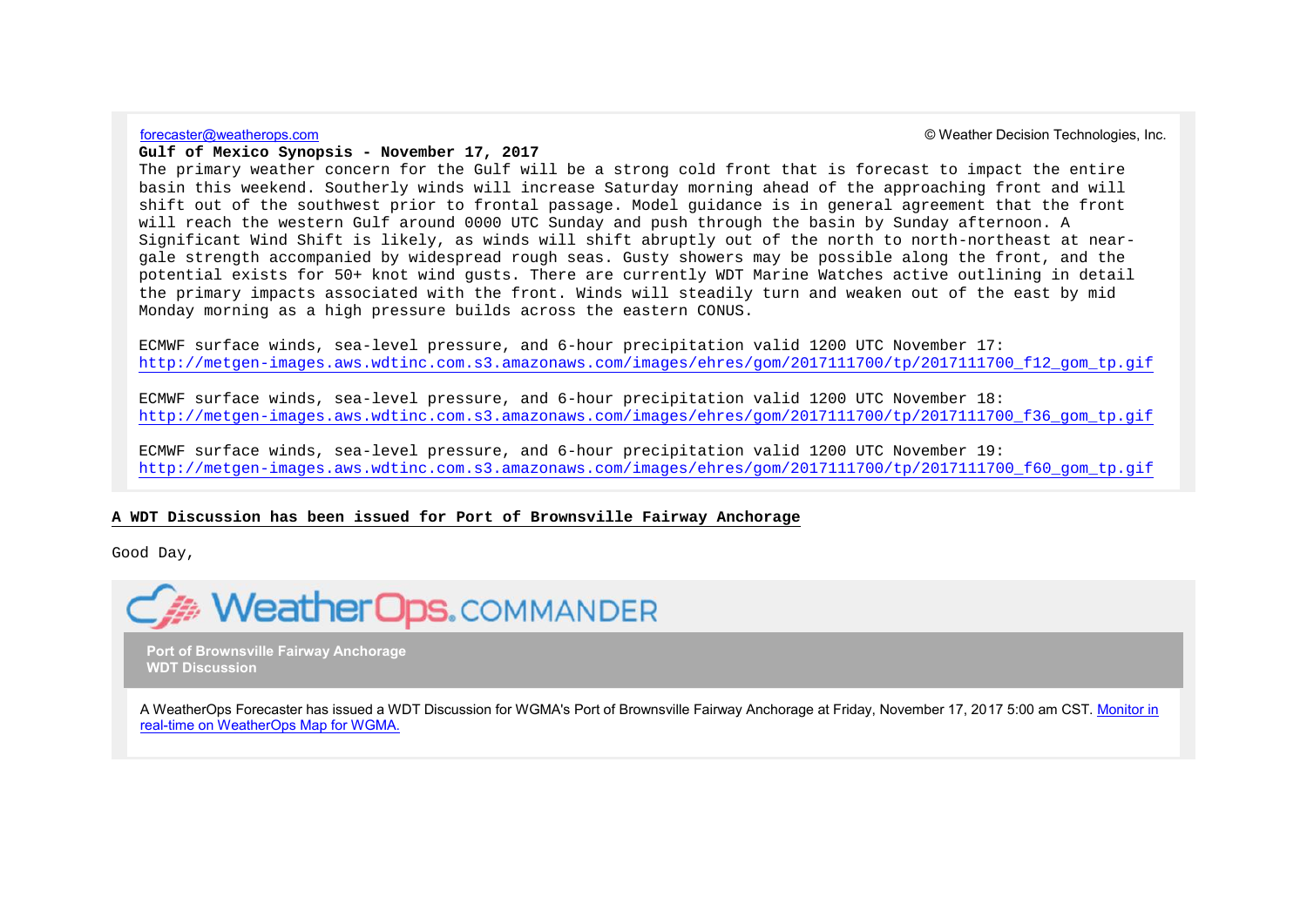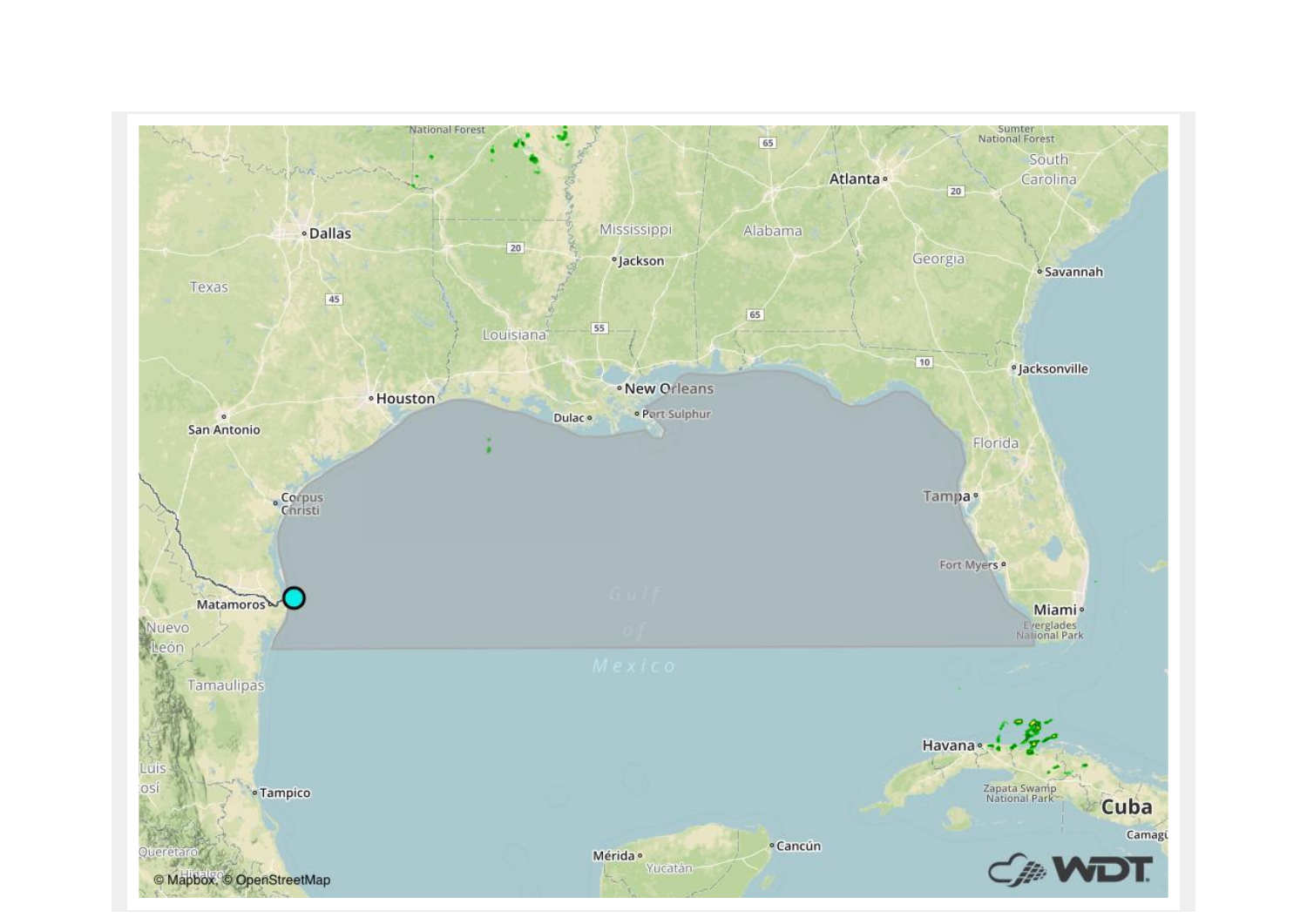## **Gulf of Mexico Synopsis - November 17, 2017**

The primary weather concern for the Gulf will be a strong cold front that is forecast to impact the entire basin this weekend. Southerly winds will increase Saturday morning ahead of the approaching front and will shift out of the southwest prior to frontal passage. Model guidance is in general agreement that the front will reach the western Gulf around 0000 UTC Sunday and push through the basin by Sunday afternoon. A Significant Wind Shift is likely, as winds will shift abruptly out of the north to north-northeast at neargale strength accompanied by widespread rough seas. Gusty showers may be possible along the front, and the potential exists for 50+ knot wind gusts. There are currently WDT Marine Watches active outlining in detail the primary impacts associated with the front. Winds will steadily turn and weaken out of the east by mid Monday morning as a high pressure builds across the eastern CONUS.

ECMWF surface winds, sea-level pressure, and 6-hour precipitation valid 1200 UTC November 17: http://metgen-images.aws.wdtinc.com.s3.amazonaws.com/images/ehres/gom/2017111700/tp/2017111700\_f12\_gom\_tp.gif

ECMWF surface winds, sea-level pressure, and 6-hour precipitation valid 1200 UTC November 18: http://metgen-images.aws.wdtinc.com.s3.amazonaws.com/images/ehres/gom/2017111700/tp/2017111700\_f36\_gom\_tp.gif

ECMWF surface winds, sea-level pressure, and 6-hour precipitation valid 1200 UTC November 19: http://metgen-images.aws.wdtinc.com.s3.amazonaws.com/images/ehres/gom/2017111700/tp/2017111700\_f60\_gom\_tp.gif

## **A WDT Discussion has been issued for Port of Point Comfort Fairway Anchorage**

Good Day,



**Port of Point Comfort Fairway Anchorage WDT Discussion**

A WeatherOps Forecaster has issued a WDT Discussion for WGMA's Port of Point Comfort Fairway Anchorage at Friday, November 17, 2017 5:00 am CST. Monitor in real-time on WeatherOps Map for WGMA.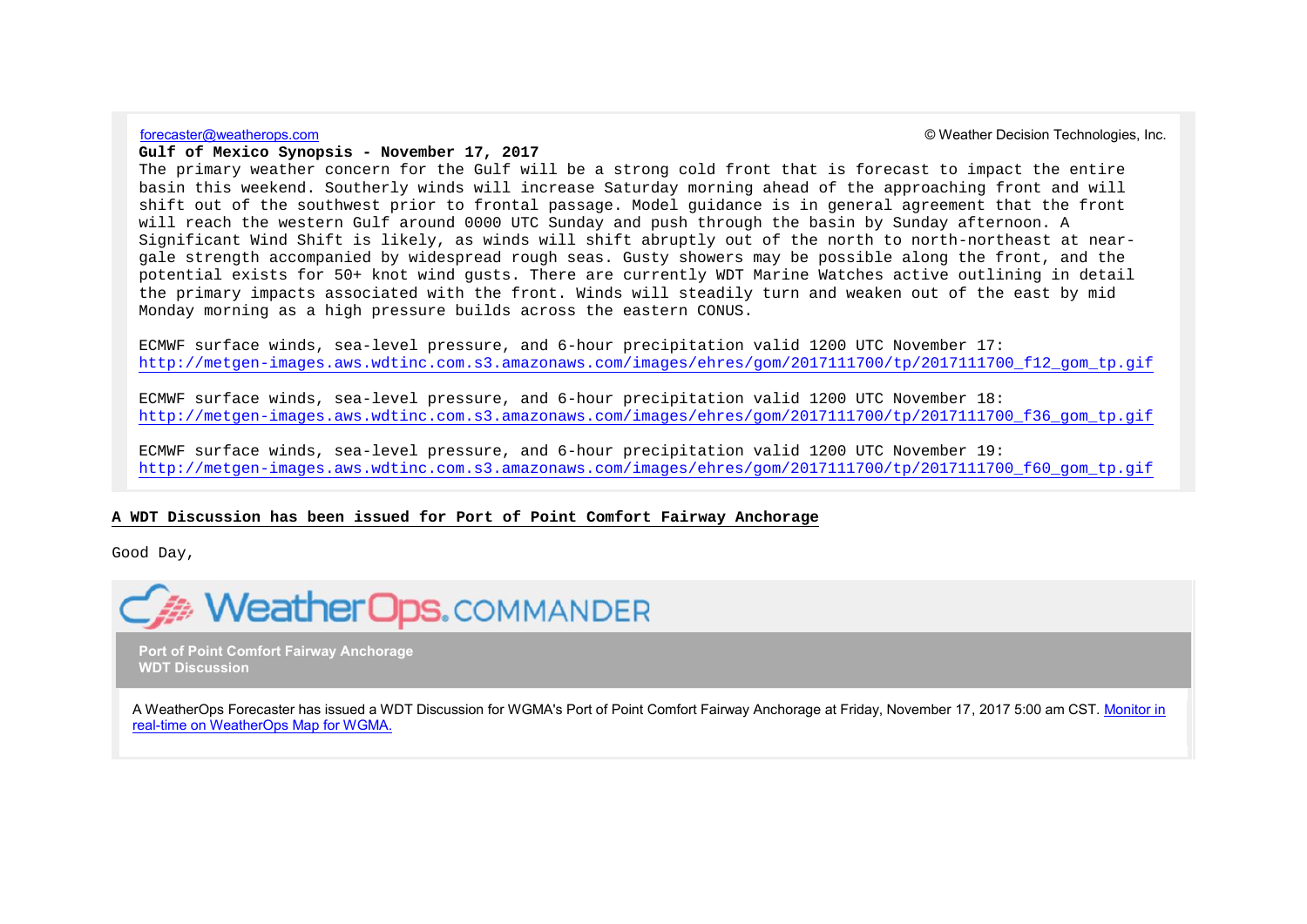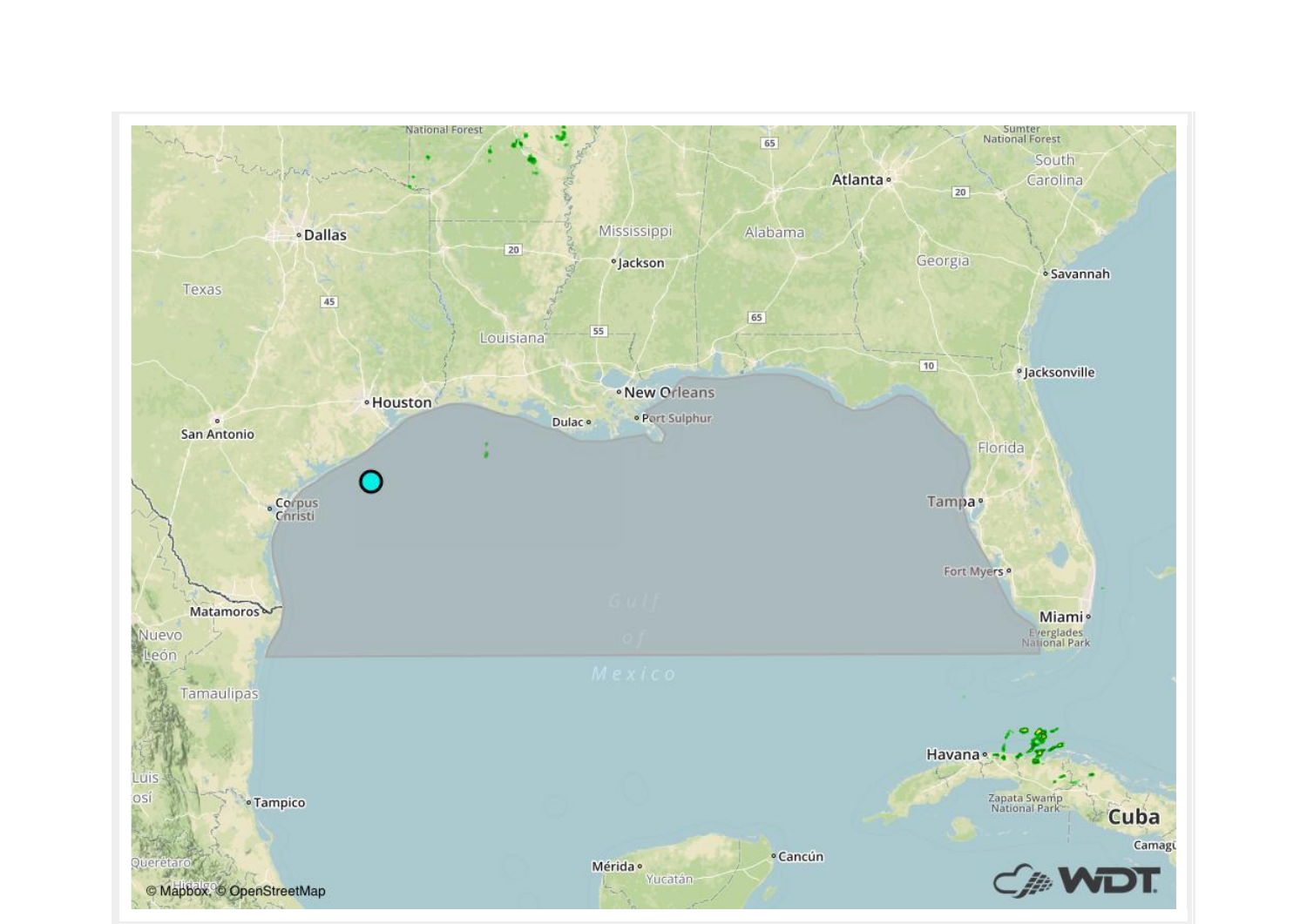## **Gulf of Mexico Synopsis - November 17, 2017**

The primary weather concern for the Gulf will be a strong cold front that is forecast to impact the entire basin this weekend. Southerly winds will increase Saturday morning ahead of the approaching front and will shift out of the southwest prior to frontal passage. Model guidance is in general agreement that the front will reach the western Gulf around 0000 UTC Sunday and push through the basin by Sunday afternoon. A Significant Wind Shift is likely, as winds will shift abruptly out of the north to north-northeast at near-gale strength accompanied by widespread rough seas. Gusty showers may be possible along the front, and the potential exists for 50+ knot wind gusts. There are currently WDT Marine Watches active outlining in detail the primary impacts associated with the front. Winds will steadily turn and weaken out of the east by mid Monday morning as a high pressure builds across the eastern CONUS.

ECMWF surface winds, sea-level pressure, and 6-hour precipitation valid 1200 UTC November 17: http://metgen-images.aws.wdtinc.com.s3.amazonaws.com/images/ehres/gom/2017111700/tp/2017111700\_f12\_gom\_tp.gif

ECMWF surface winds, sea-level pressure, and 6-hour precipitation valid 1200 UTC November 18: http://metgen-images.aws.wdtinc.com.s3.amazonaws.com/images/ehres/gom/2017111700/tp/2017111700\_f36\_gom\_tp.gif

ECMWF surface winds, sea-level pressure, and 6-hour precipitation valid 1200 UTC November 19: http://metgen-images.aws.wdtinc.com.s3.amazonaws.com/images/ehres/gom/2017111700/tp/2017111700\_f60\_gom\_tp.gif

## **A WDT Discussion has been issued for Port of Beaumont & Port Arthur Fairway Anchor**

Good Day,



**Port of Beaumont & Port Arthur Fairway Anchor WDT Discussion**

A WeatherOps Forecaster has issued a WDT Discussion for WGMA's Port of Beaumont & Port Arthur Fairway Anchor at Friday, November 17, 2017 5:00 am CST. Monitor in real-time on WeatherOps Map for WGMA.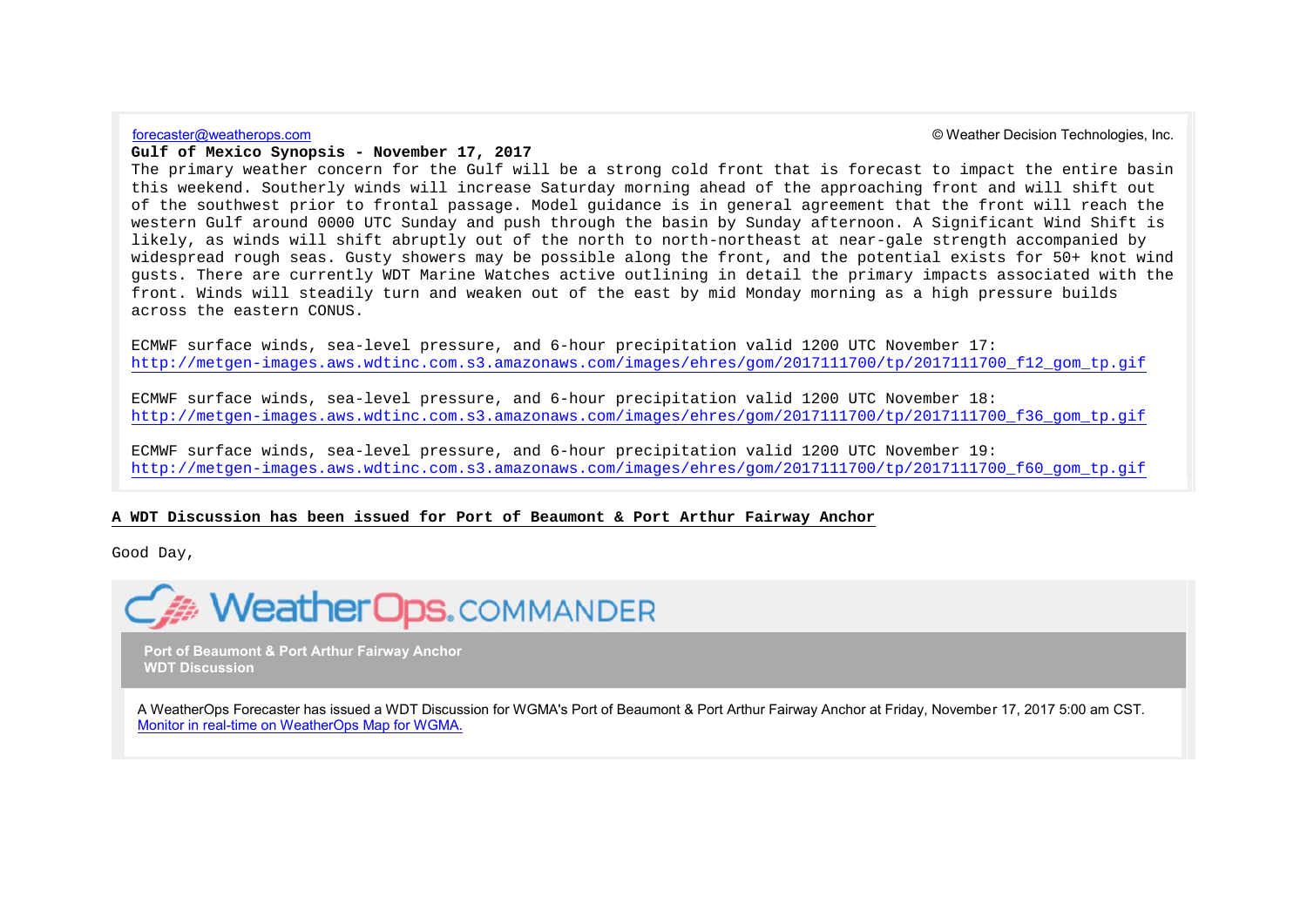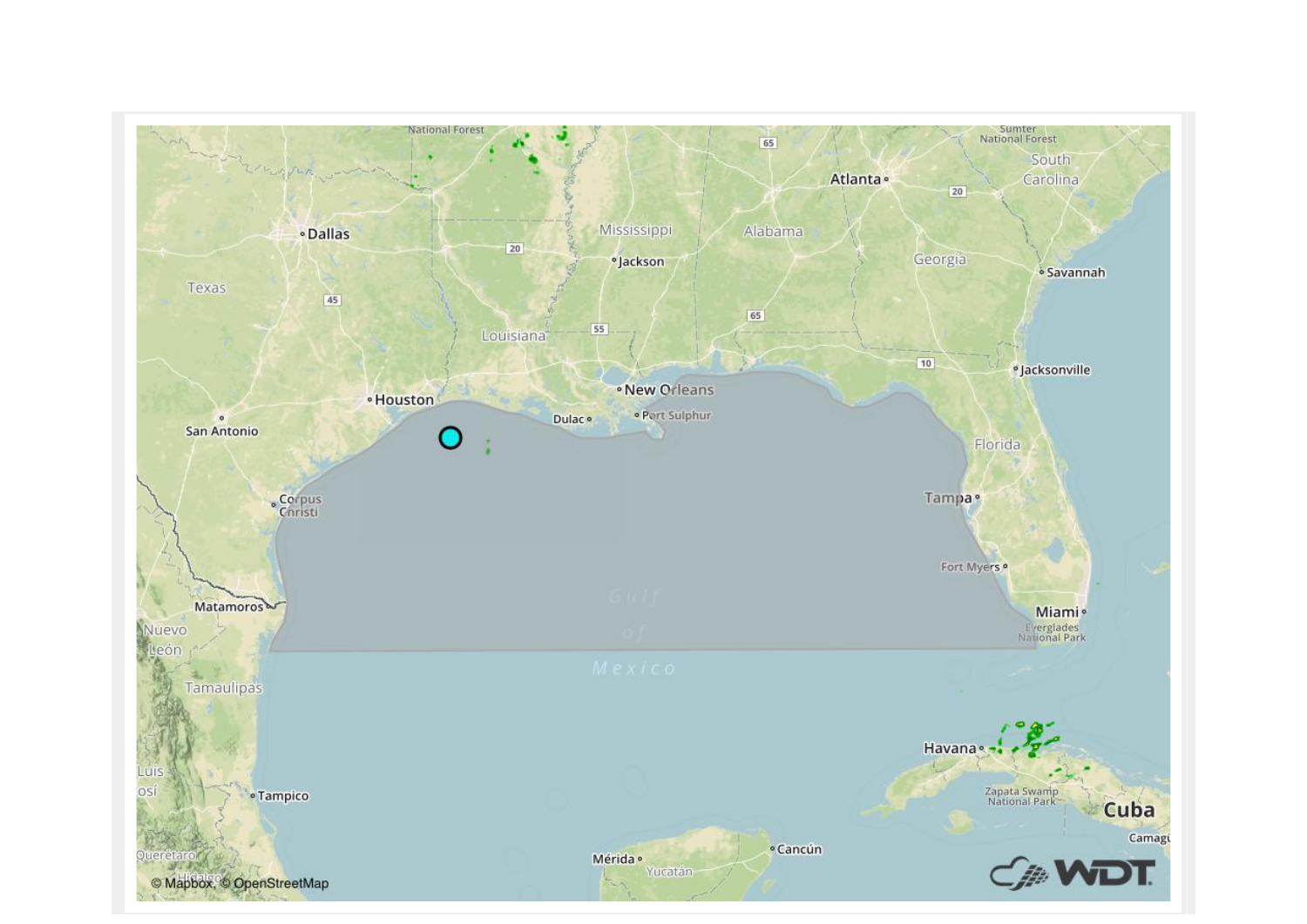## **Gulf of Mexico Synopsis - November 17, 2017**

The primary weather concern for the Gulf will be a strong cold front that is forecast to impact the entire basin this weekend. Southerly winds will increase Saturday morning ahead of the approaching front and will shift out of the southwest prior to frontal passage. Model guidance is in general agreement that the front will reach the western Gulf around 0000 UTC Sunday and push through the basin by Sunday afternoon. A Significant Wind Shift is likely, as winds will shift abruptly out of the north to north-northeast at neargale strength accompanied by widespread rough seas. Gusty showers may be possible along the front, and the potential exists for 50+ knot wind gusts. There are currently WDT Marine Watches active outlining in detail the primary impacts associated with the front. Winds will steadily turn and weaken out of the east by mid Monday morning as a high pressure builds across the eastern CONUS.

ECMWF surface winds, sea-level pressure, and 6-hour precipitation valid 1200 UTC November 17: http://metgen-images.aws.wdtinc.com.s3.amazonaws.com/images/ehres/gom/2017111700/tp/2017111700\_f12\_gom\_tp.gif

ECMWF surface winds, sea-level pressure, and 6-hour precipitation valid 1200 UTC November 18: http://metgen-images.aws.wdtinc.com.s3.amazonaws.com/images/ehres/gom/2017111700/tp/2017111700\_f36\_gom\_tp.gif

ECMWF surface winds, sea-level pressure, and 6-hour precipitation valid 1200 UTC November 19: http://metgen-images.aws.wdtinc.com.s3.amazonaws.com/images/ehres/gom/2017111700/tp/2017111700\_f60\_gom\_tp.gif

## **A WDT Discussion has been issued for Offshore Galveston Lightering Area**

Good Day,



**Offshore Galveston Lightering Area WDT Discussion**

A WeatherOps Forecaster has issued a WDT Discussion for WGMA's Offshore Galveston Lightering Area at Friday, November 17, 2017 5:00 am CST. Monitor in real-time on WeatherOps Map for WGMA.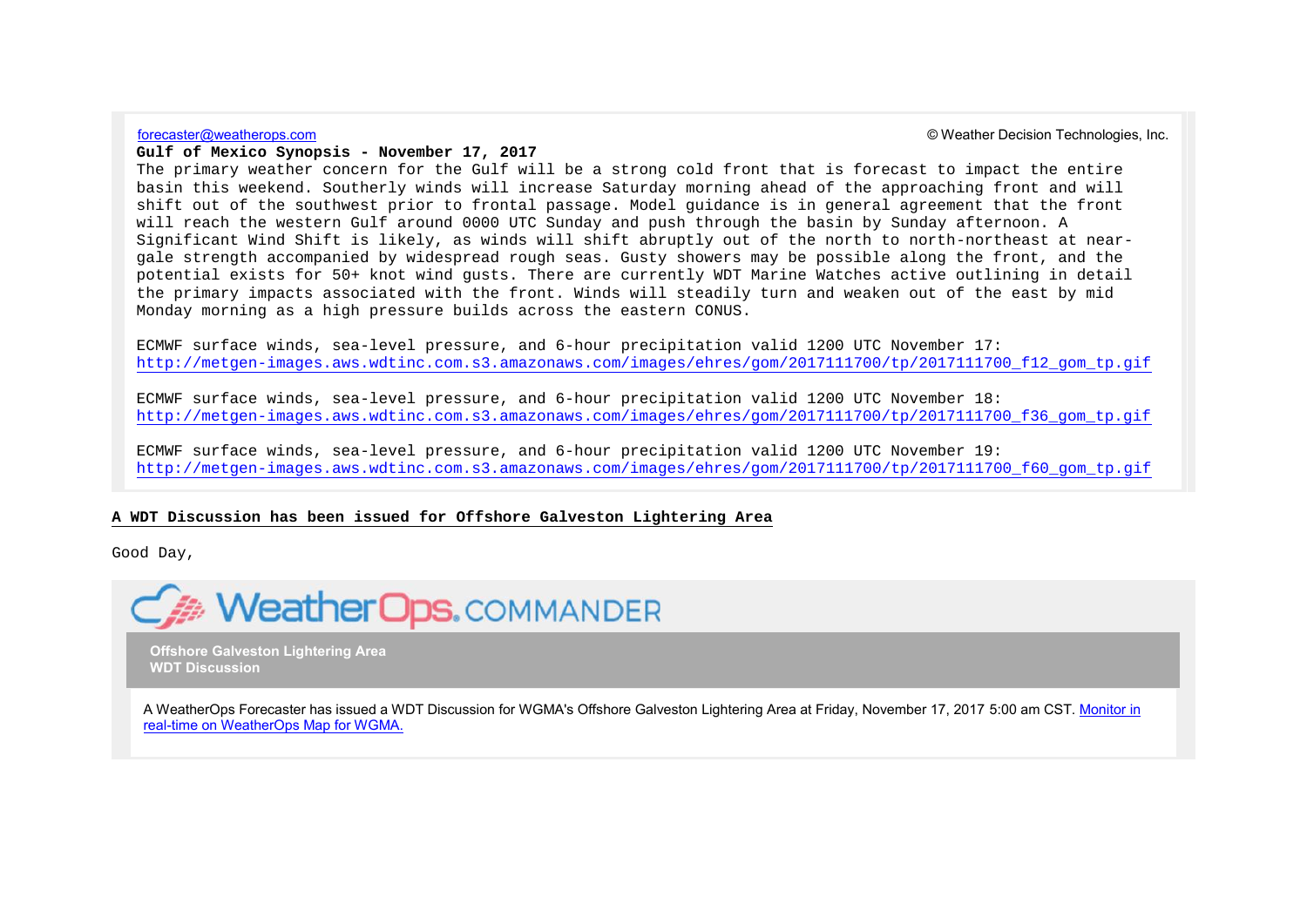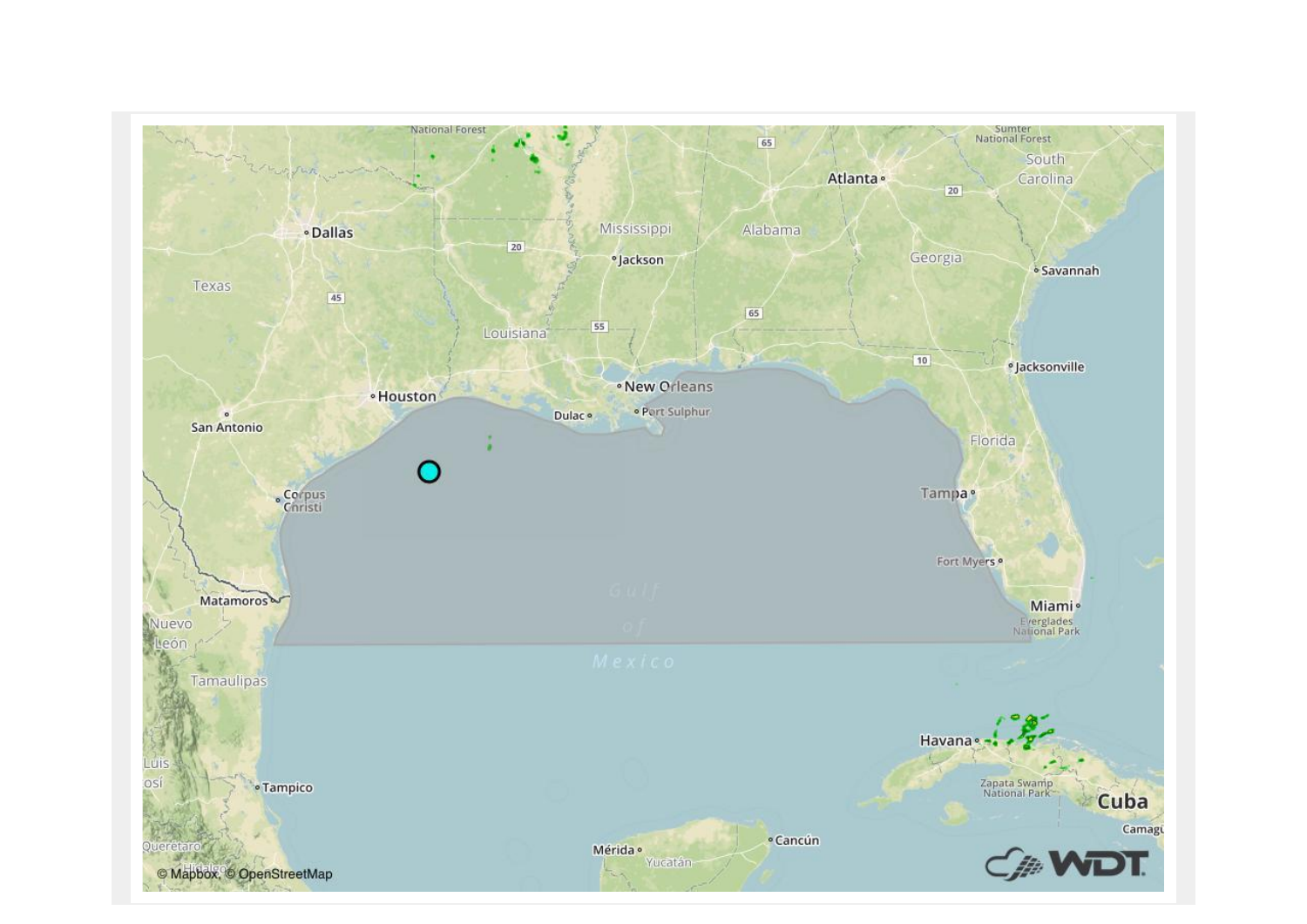## **Gulf of Mexico Synopsis - November 17, 2017**

The primary weather concern for the Gulf will be a strong cold front that is forecast to impact the entire basin this weekend. Southerly winds will increase Saturday morning ahead of the approaching front and will shift out of the southwest prior to frontal passage. Model guidance is in general agreement that the front will reach the western Gulf around 0000 UTC Sunday and push through the basin by Sunday afternoon. A Significant Wind Shift is likely, as winds will shift abruptly out of the north to north-northeast at neargale strength accompanied by widespread rough seas. Gusty showers may be possible along the front, and the potential exists for 50+ knot wind gusts. There are currently WDT Marine Watches active outlining in detail the primary impacts associated with the front. Winds will steadily turn and weaken out of the east by mid Monday morning as a high pressure builds across the eastern CONUS.

ECMWF surface winds, sea-level pressure, and 6-hour precipitation valid 1200 UTC November 17: http://metgen-images.aws.wdtinc.com.s3.amazonaws.com/images/ehres/gom/2017111700/tp/2017111700\_f12\_gom\_tp.gif

ECMWF surface winds, sea-level pressure, and 6-hour precipitation valid 1200 UTC November 18: http://metgen-images.aws.wdtinc.com.s3.amazonaws.com/images/ehres/gom/2017111700/tp/2017111700\_f36\_gom\_tp.gif

ECMWF surface winds, sea-level pressure, and 6-hour precipitation valid 1200 UTC November 19: http://metgen-images.aws.wdtinc.com.s3.amazonaws.com/images/ehres/gom/2017111700/tp/2017111700\_f60\_gom\_tp.gif

## **A WDT Discussion has been issued for Port of Tampa Fairway Anchorages**

Good Day,



**Port of Tampa Fairway Anchorages WDT Discussion**

A WeatherOps Forecaster has issued a WDT Discussion for WGMA's Port of Tampa Fairway Anchorages at Friday, November 17, 2017 6:00 am EST. Monitor in realtime on WeatherOps Map for WGMA.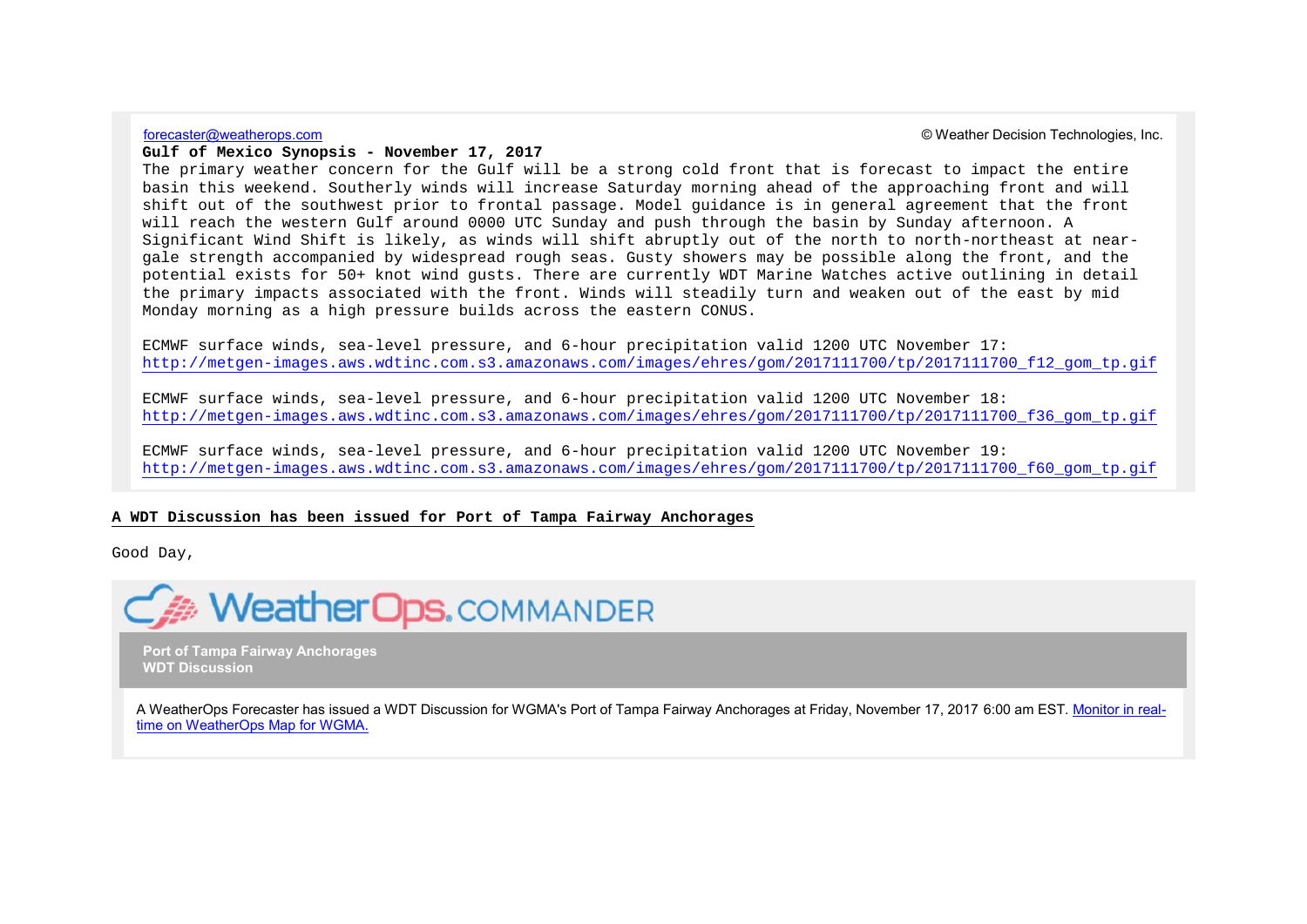